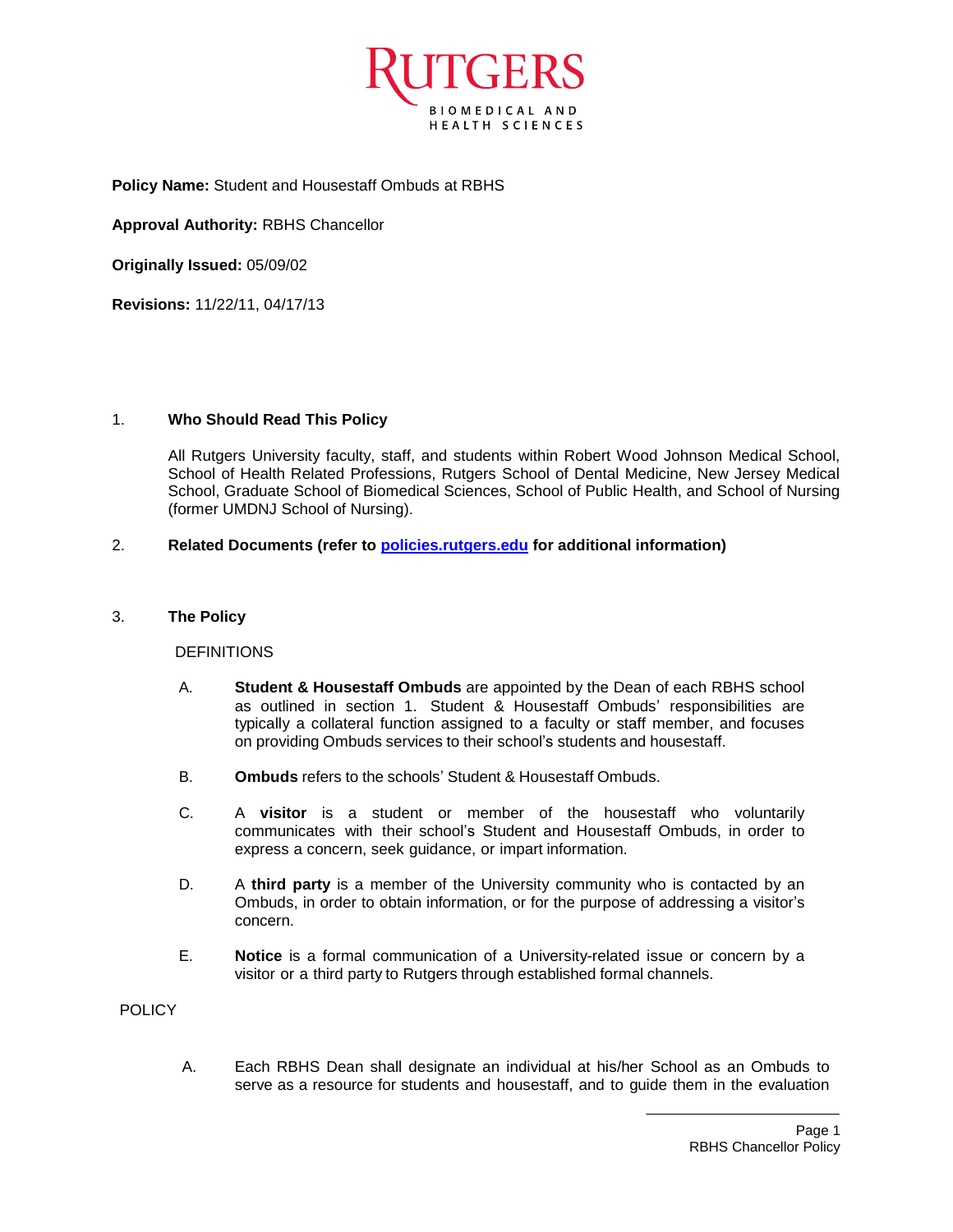of options for resolving University- related concerns. Student & Housestaff Ombuds will be independent of the offices and individuals who have notice, compliance, regulatory, enforcement, adjudicatory and disciplinary functions with respect to students and housestaff. The Student & Housestaff Ombuds will have the ability to approach any individual within the School or University administration to facilitate problem resolution.

- B. The Student & Housestaff Ombuds will have a set term, which may be renewed by the Dean at the end of each term, and may be removed during any term only for good cause.
- C. The RBHS Vice Chancellor for Academic Affairs is responsible for setting the minimum training and certification standards for all Student & Housestaff Ombuds.
- D. Confidentiality
	- i. Except as noted in Sections VI.D.3. and VI.D.5., Ombuds hold all communications with those seeking assistance in strict confidence, and do not disclose confidential communications unless given express permission to do so by the visitor.
	- ii. The University does not consider communications made to Student & Housestaff Ombuds, to be notice to the University or any of its Schools and component business units. Ombuds neither act as agents for their School or the University, nor do they accept notice on its behalf. However, Ombuds may refer visitors to the appropriate place where formal notice can be made.
	- iii. Ombuds will disclose confidential information when there appears to be an imminent risk of serious harm to either an individual, property, or to the University, where there is no other reasonable option. Except in emergent situations, when disclosure is contemplated, Student & Housestaff Ombuds should first notify the RBHS Vice Chancellor for Academic Affairs for his/her concurrence. Except under emergent circumstances, the determination of whether this risk exists is to be made only by the RBHS Vice Chancellor for Academic Affairs at his/her discretion. Student & Housestaff Ombuds will also disclose confidential information when required to do so by law, after first receiving concurrence from the RBHS Vice Chancellor for Academic Affairs. Visitors will be advised prior to disclosures being made under this section. Any such disclosures will be made in a manner and to the extent possible, of protecting the identity of the visitor. To prevent individuals from divulging information with an incomplete understanding of this possibility, the limitations on the confidentiality of communications to the Ombuds shall be clearly written, published, distributed and explained to students and housestaff before any consultation with an Ombuds.
	- iv. When third parties are contacted by an Ombuds, in order to obtain information or in furtherance of addressing a concern from an originating visitor, these communications too, will be kept confidential.
	- v. Ombuds will not testify at any formal process within the University, and shall resist testifying in any formal process outside of the University. Confidential communications may be disclosed if a Student & Housestaff Ombuds is mandated to do so through court order or subpoena, and after first notifying the RBHS Vice Chancellor for Academic Affairs. In such instances, the University will vigorously seek to limit the scope of the disclosure.
	- vi. Student & Housestaff Ombuds may maintain and provide their Dean, and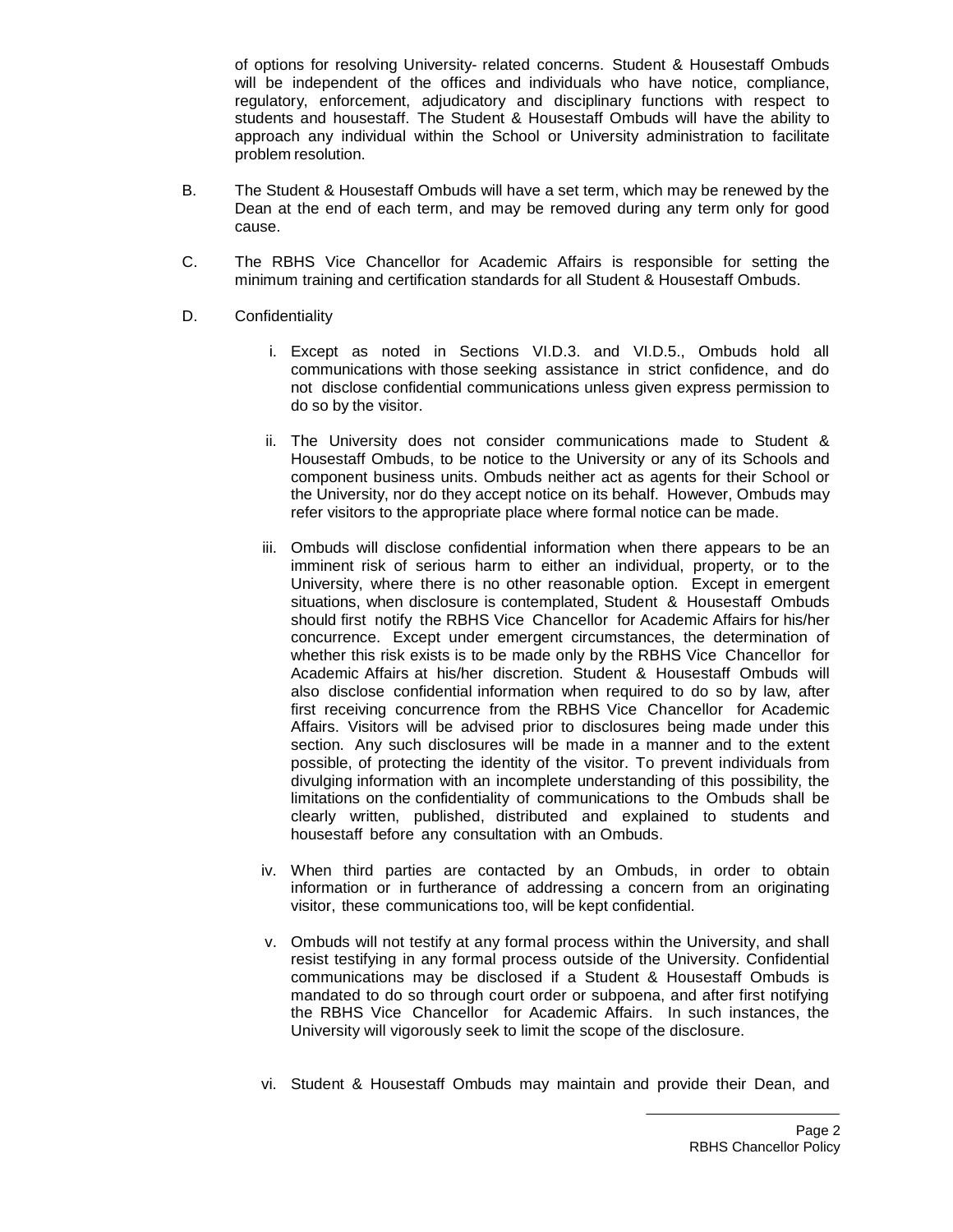senior management with demographic, statistical and trending data, so long as visitors' confidentiality is not compromised. Ombuds may identify trends, issues and concerns about policies and procedures, including potential future issues and concerns, without breaching confidentiality or anonymity, and provide recommendations for responsibly addressing them. The RBHS Vice Chancellor for Academic Affairs will ensure consistency in data collection, and that the data collected adheres to the Ombuds' standards of practice. Written records or reports about specific individuals or cases will not be maintained.

- vii. The decision to waive confidentiality, under Sections VI.D.3. and VI.D.5., belongs solely to the RBHS Vice Chancellor for Academic Affairs, rather than to any party at issue. Requests for Student & Housestaff Ombuds to waive confidentiality must be forwarded to the RBHS Vice Chancellor for Academic Affairs for concurrence. By taking advantage of the services offered by an Ombuds, visitors implicitly agree to also be bound by these rules of confidentiality.
- viii. Communications made under this subsection between Student & Housestaff Ombuds and the RBHS Vice Chancellor for Academic Affairs, relating to specific visitors or concerns, are not considered a disclosure of confidential information under this policy.
	- ix. Members of the University community may not inquire about confidential communications made to or by an Ombuds.
- b. Neutrality/Impartiality
	- i. Ombuds are designated neutrals, and thus remain unaligned and impartial, and should not engage in any situation which could create or give the appearance of a conflict of interest.
		- 1. If a specific concern brought to a Student & Housestaff Ombuds relates to an individual who is in a supervisory/subordinate "chain of command" position, or is a member of the same department, the Student & Housestaff Ombuds must refer the visitor to the RBHS Vice Chancellor for Academic Affairs for a referral to another Student and Housestaff Ombuds who is not in a supervisory/subordinate "chain of command" position.
		- 2. If a specific concern brought to a Student & Housestaff Ombuds relates to an individual with whom the Student & Housestaff Ombuds shares a professional or personal relationship and which may impact, or appear to impact, on the Student & Housestaff Ombuds neutrality, then that visitor should be referred to the school's alternate Student and Housestaff Ombuds, if one has been appointed, or to the Student and Housestaff Ombuds of another school. The RBHS Vice Chancellor for Academic Affairs may be of help in making this referral.
	- ii. Ombuds advocate for fair and equitably administered processes, and do not advocate on behalf of any individual, the School or University.
	- iii. Ombuds have a responsibility to consider the legitimate concerns and interests of all the individuals affected by the matter under consideration, helping to develop a range of responsible options to resolve problems and facilitate discussion to identify the best option. They may provide students and housestaff with information on resources available within and outside of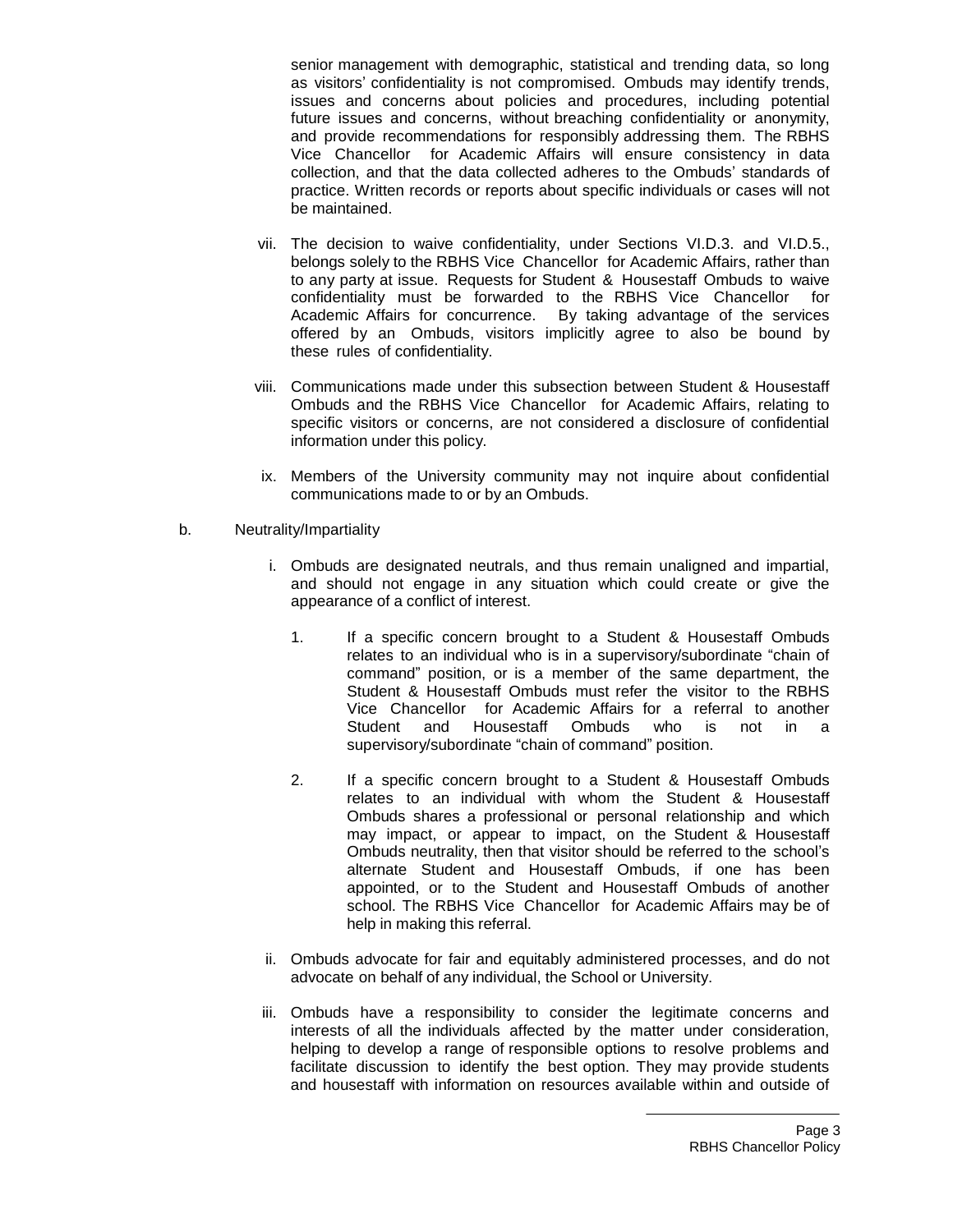the University, clarify policies and procedures, and serve as a neutral informal conflict resolution office. Ombuds will not advocate for the exercise of a particular option. That decision remains solely with the individuals involved.

- iv. Ombuds may bring to management's attention those policies and procedures that are inherently unfair, or are applied in an unfair manner, or may be failing to accomplish what was intended. Ombuds may suggest (but not mandate or implement) corrective action.
- c. Individual's Responsibility to Report

This policy does not diminish an individual's responsibility to report illegal or wrongful conduct under the University or School's Code of Conduct/Honor Code, or as specified under University policies, such as: Student Rights, Responsibilities & Disciplinary Procedures.

d. Protection Against Retaliation

The University strictly prohibits retaliation against any member of the University community, including students and housestaff, because they have communicated with an Ombuds. All allegations of retaliation should be reported to the Ethics & Compliance Helpline.

E. EXHIBIT

What Ombuds Offices DO; What Ombuds Offices DO NOT DO